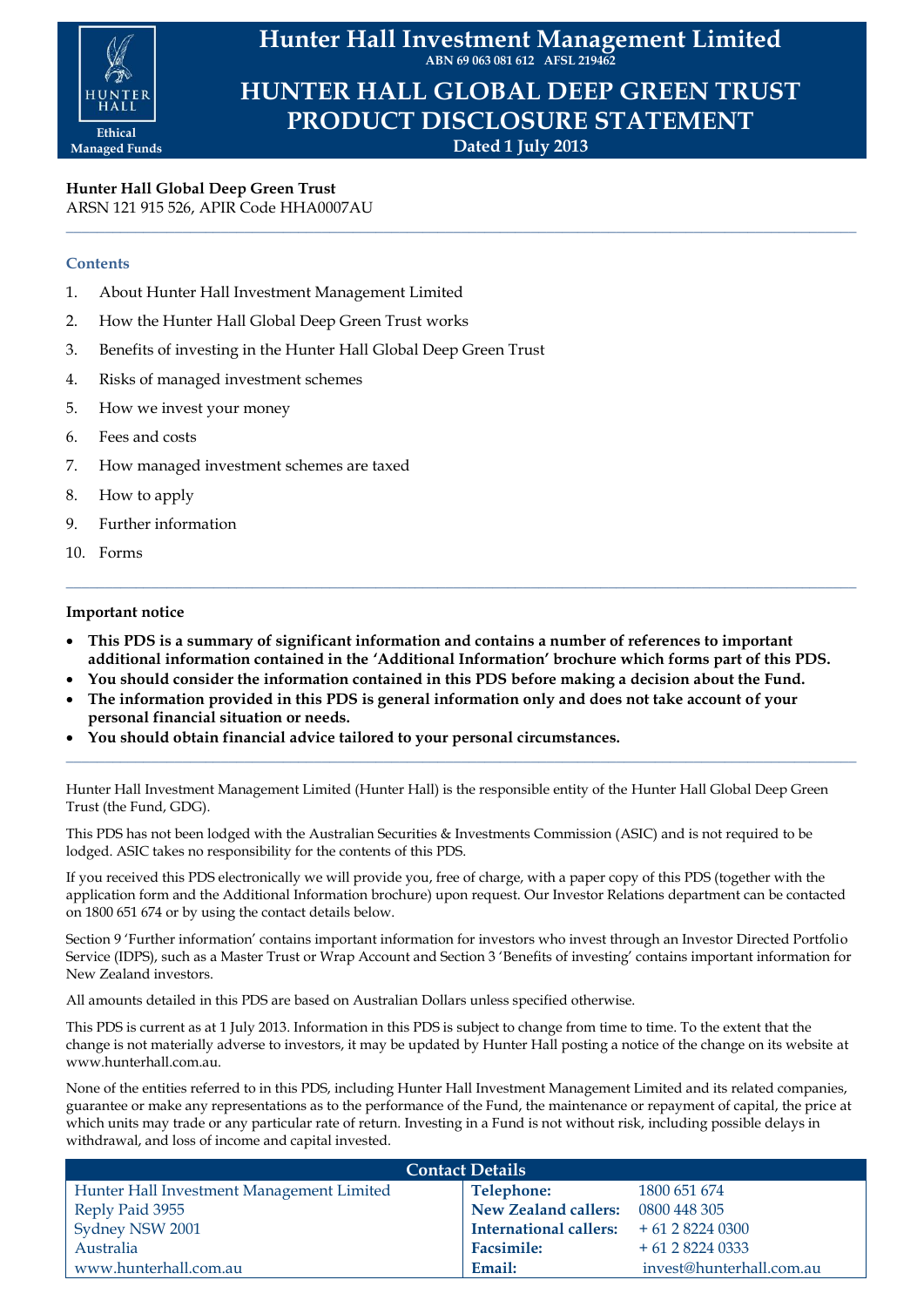## **1. About Hunter Hall Investment Management Limited**

Hunter Hall Investment Management Limited (Hunter Hall) is the responsible entity and investment manager of the Hunter Hall Global Deep Green Trust (the Fund, GDG). As responsible entity, we are responsible for overseeing the operations of the Fund. As the investment manager, we are responsible for selecting and managing the assets of the Fund.

Hunter Hall was founded in 1993 with the objective of providing high-quality funds management services through a value investment strategy, combined with an ethical investment screen that would generate superior long-term performance.

Since then, it has managed one of the best performing funds in the country and is one of Australia's market leaders in the ethical investment space with over \$1.1 billion of funds under management as at 1 July 2013.

Hunter Hall is wholly owned by Hunter Hall International Limited which is listed on the Australian Securities Exchange (ASX: HHL).

# **2. How the Hunter Hall Global Deep Green Trust works**

The Hunter Hall Global Deep Green Trust is a simple managed investment scheme, registered under the Corporations Act 2001 (Corporations Act). By investing in a simple managed investment scheme, your funds are added to those of other investors to create a pool of capital. The capital is invested under the direction of Hunter Hall, in a range of investments authorised under the Fund's Constitution. The duties and responsibilities of Hunter Hall and the general operations of the Fund are set out in its Constitution.

# **Units and unit prices**

Investors in the Fund are issued units. Each unit is valued based on the assets of the investments held by Hunter Hall and units are priced each business day. The price of units will change daily as the market value of the assets in the Fund rises and falls. The net income of the Fund is distributed to investors in proportion to their unit holdings.

The number of units issued to an investor is dependent on the Entry Price (also known as the Application Price) of the Fund for that particular day. The value of your redemption is dependent on the Exit Price (also known as the Redemption Price) of the Fund for that particular day.

Applications and redemptions are processed each day. If your application or redemption request is received by 3pm it will be processed using the Entry or Exit Price at the close of business that day. If it is received after 3pm it will be processed using the Entry or Exit Price at the close of business on the following business day.

The daily unit prices are available on the Hunter Hall website at [www.hunterhall.com.au.](http://www.hunterhall.com.au/)

You can increase your investment at any time by acquiring more units in the Fund. Generally, you can decrease your investment by disposing of some of your units, although in certain circumstances (such as a freeze on withdrawals) you may have to wait a period of time before you can reduce your investment.

## **Making an investment**

Initial investments may be made by sending us a fully completed and signed Application Form. We accept application monies by either cheque or electronic funds transfer.

Members can increase their investment, acquiring further interest in the Fund by:

- cheque or electronic funds transfer and notifying us in writing, or
- via the Regular Savings Plan, or
- reinvestment of distributions.

The minimum initial investment is \$5,000 and the minimum additional investment is \$2,000. The Regular Savings Plan minimum contribution is \$200 per month.

### **Making a redemption**

You can redeem all or part of an investment by notifying us of your instructions by sending us a completed Redemption Form, in writing (post, email or facsimile) or by telephone, quoting your unitholder code. Telephone redemptions will only be paid to a bank account you have previously provided in writing.

The minimum redemption is \$500 unless the total investment has a redemption value of a lesser amount.

It is the policy of Hunter Hall that redemption monies will be available within seven business days. Unitholders residing outside Australia may experience delays in the clearance of funds for payment of redemptions.

Delays in payment may occur during distribution periods (post 30 June and 31 December) due to calculating and striking post-distribution prices.

Hunter Hall may also delay a redemption payment in circumstances such as when there is a freeze on withdrawals or where the Fund is illiquid (as defined in the Corporations Act).

### **Distributions**

Net income, when it is available, will be distributed to unitholders as soon as reasonably practicable after 30 June and 31 December each year.

The net income for a half-year period is broadly calculated by deducting expenses and fees from the income. The income of the Fund may include dividends, interest and net realised gains from the sale of investments.

**You should read the additional information on the acquisition and disposal of interests in section 2 of the Additional Information brochure before making a decision to invest in the Fund. The material relating to the acquisition and disposal of interests may change between the time you read this PDS and the day when you sign the Application Form.**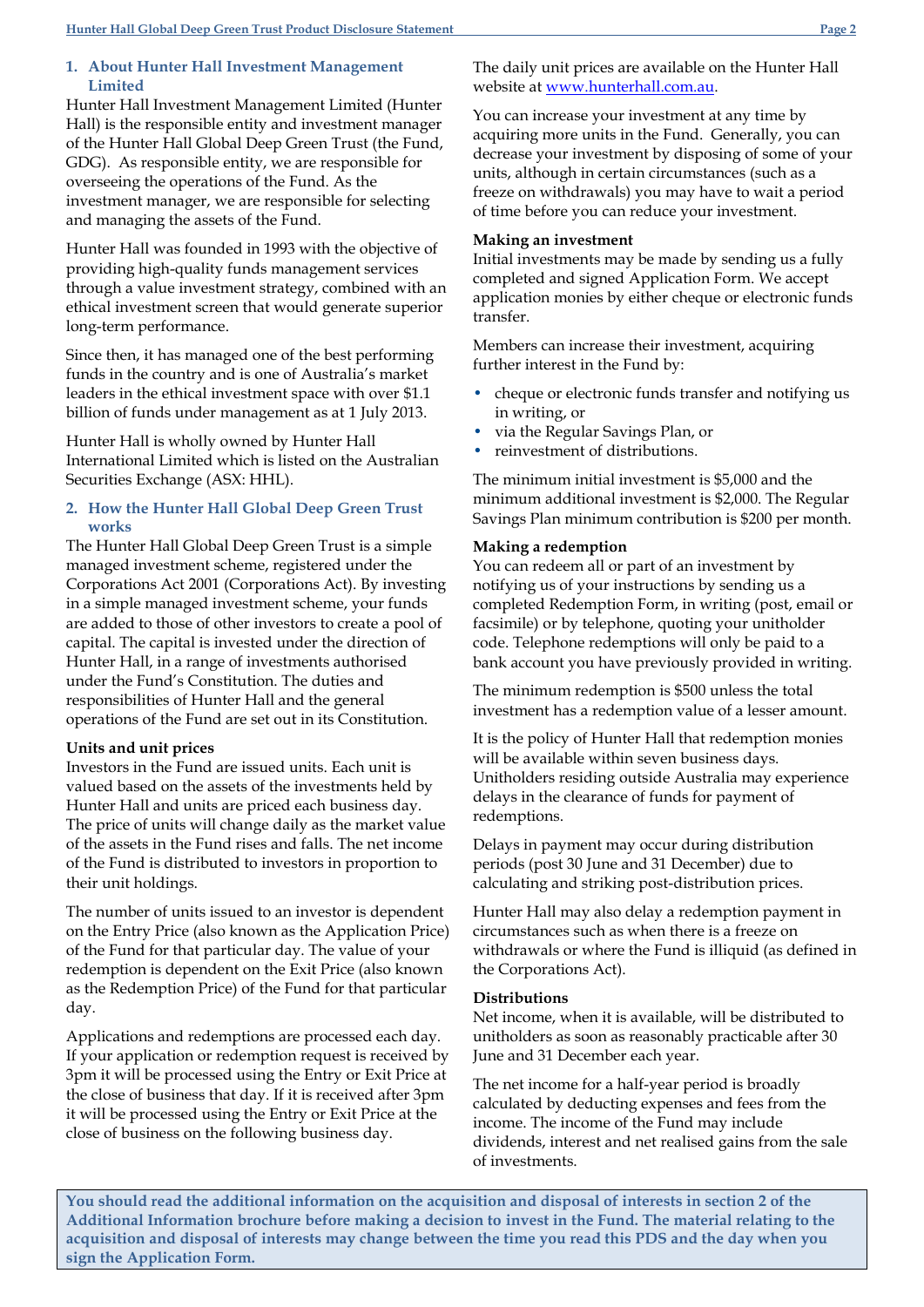# **3. Benefits of investing in the Hunter Hall Global Deep Green Trust**

# **Significant features**

The Fund is an ethically screened portfolio that invests in stocks trading at prices that are substantially less than Hunter Hall's assessment of their intrinsic value. Hunter Hall implements the investment strategy of the Fund through a value investment methodology based on the fundamental analysis of individual stocks.

The objective of the Fund is to outperform the MSCI World Total Return Index, Net Dividends Reinvested, in Australian Dollars (MSCI World) over the long term without incurring significant risk to capital.

Other significant features include:

- The Fund is managed using a 'value' investment style based on fundamental analysis of individual companies.
- The Fund primarily invests in companies listed on international and Australian stock exchanges. It has a bias to small and mid-size companies.
- A concentrated portfolio of typically no more than 80 stocks.
- The total cost of an investment in any one company will not exceed 15% of the book value of the Fund's portfolio.
- Up to 100% of the foreign currency exposure may be hedged primarily through short to medium term forward contracts.

# *Investment strategy and process*

Hunter Hall's investment philosophy is based on the view that equity markets are inefficient and opportunities exist to find quality securities that are temporarily priced below their intrinsic value. We also believe that over time, the market will generally recognise such companies' true qualities and share prices tend to move towards that intrinsic value. As a result, Hunter Hall's investment process is focussed on making a careful assessment of the intrinsic value of a stock and its growth potential. One of our key competitive advantages lies in the depth of research that we apply to each investment. Our aim is to make investments at prices well below intrinsic value in the expectation that the share prices will rise towards that value, which itself will rise over time as the profitability of a business grows.

Clearly, all other things being equal, there is much less risk in paying 50c for \$1 of value than paying \$2 for \$1 of value, and the bigger the positive gap between price and value, the greater potential for capital growth. In other words, buying at a discount to intrinsic value reduces risk and allows greater potential reward. This is an inversion of the traditional wisdom that as potential rewards increase so must risk.

The intrinsic value of good quality companies should continue to grow over time. Thus, the market price of such stocks should also rise over the long term.

Our Portfolio Managers focus their efforts on discovering opportunities in individual securities rather than attempting to time the movement of markets. Therefore, short term performance is likely to differ from that of the market in general and sometimes this difference could be quite substantial.

# **Significant benefits of the Hunter Hall Global Deep Green Trust**

- Equities offer superior investment returns versus other asset classes over the long term.
- Value investing is a proven approach for the creation of excess returns over the long term.
- Small and mid-size companies outperform large companies over the long term.
- Hunter Hall is a thought leader in ethical/sustainable funds management.
- Hunter Hall is a well-established boutique fund manager with a strong commitment to ethics, independence and transparency in investing.
- An experienced Investment Team located in Sydney and London that follows a rigorous research process.
- An ethically screened portfolio of undervalued stocks from diverse sectors.
- When net income is available to distribute, distributions are paid each 6 months.

Further information regarding Hunter Hall's investment style can be found on the Hunter Hall website.

## **New Zealand investors**

This offer to New Zealand (NZ) investors is a regulated offer made under Australian and NZ law and is principally governed by Australian law. There are differences in how securities are regulated under Australian law. The rights, remedies and compensation arrangements that apply to Australian securities may differ to those available for investments in NZ securities. For more information please refer to the Additional Information brochure.

**You should read the additional information on these and other features and benefits, including further information for New Zealand investors, in section 3 of the Additional Information brochure before making a decision to invest in the Fund. The material relating to the benefits of investing may change between the time you read this PDS and the day when you sign the Application Form.**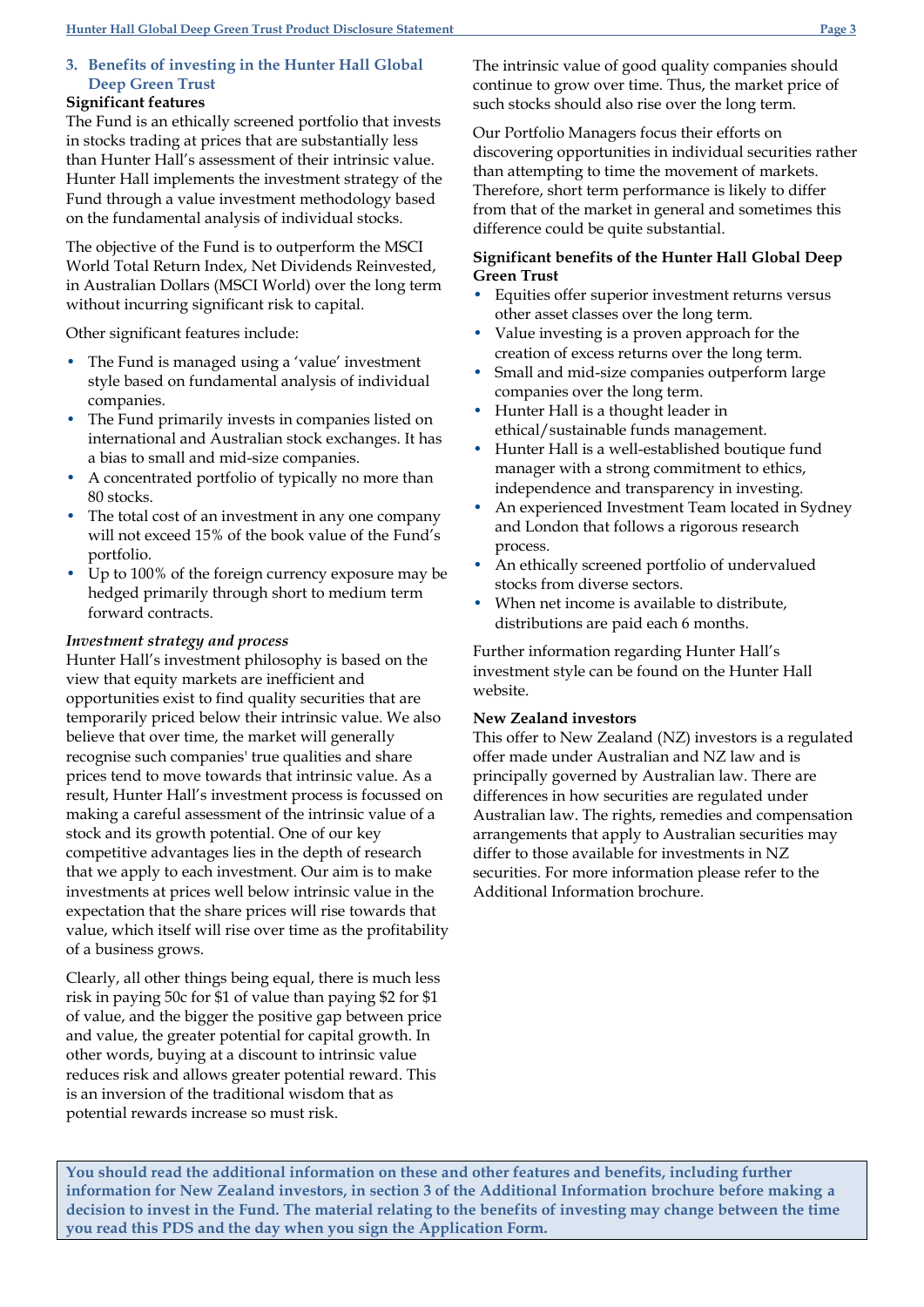## **4***.* **Risks of managed investment schemes**

All investments carry risk. Different strategies may carry different levels of risk, depending on the assets that make up the strategy. Assets with the highest longterm returns may also carry the highest level of shortterm risk.

The performance of a managed investment scheme depends upon the performance of its investments. The significant risks of a managed investment scheme include:

- the value of the investments may rise or fall,
- the level of returns will vary and future returns may differ from past returns,
- positive returns are not guaranteed, and you may lose some of your money, and
- laws affecting managed investment schemes will probably change in future.

The level of risk for each person will vary depending on a range of factors, including age, investment timeframe, where other parts of your wealth are invested and your risk tolerance.

Risks specific to the Hunter Hall Global Deep Green Trust include:

## **Macroeconomic risks**

The general state of the Australian and international economies as well as changes in taxation policy, monetary policy, and statutory requirements are some of the factors which may influence the progress of financial markets and individual companies.

### **Currency risk**

The Fund may own foreign investments which give rise to an exposure to movements in currency exchange rates. Investors should also note that the Fund may make investments in countries with volatile currencies and uncertain economic and political environments.

### **Portfolio risks**

The investment portfolio of the Fund may be less diversified than other managed investment schemes. In addition, the largest holdings in the portfolio may have a higher relative portfolio weighting and be relatively illiquid. This means the Fund is more sensitive to movements in the price of individual holdings than most other schemes.

## **Liquidity risk**

Liquidity relates to how quickly you can access your money from an investment. If market trading suspensions or other significant market events occur, it may take longer for you to access your money. Furthermore, if the level of withdrawal exceeds the available liquid assets, it may take longer for you to access your money.

In addition, the Fund may have exposure to some shares with a low market capitalisation, also known as microcaps, which can be more volatile than other listed shares. As microcap shares are generally traded at lesser volumes and less frequently than other companies, there is a risk that it may take longer to withdraw your money.

### **Company-specific risks**

In addition to the macroeconomic risks outlined above, the progress of individual companies may be affected by changes in factors such as the competitive environment, technology, personnel and consumer preferences.

The Portfolio Managers believe, in general terms, that small and medium sized companies offer superior returns over the medium to long term; however, investors should be aware that in the short term they can involve more risk because of their lower liquidity and sensitivity to management and general economic conditions.

By global standards, many of the positively screened investments offer greater risks than a broader portfolio of large company stocks because:

- the companies may be highly reliant on government subsidy to make their embryonic technologies economically sustainable and competitive,
- the companies are often small with limited cashflow and may face larger incumbent competitors which may try to block new technologies from entering the market place, and
- the companies may be highly reliant on external factors such as the oil price, feedstock prices, electricity prices, the ability to commercialise new technologies and changes to government regulation.

The Portfolio Managers believe that, in general terms, small companies in this sector also offer superior returns over the medium to long term; however, investors should be aware that in the short term they can involve more risk because of their lower liquidity and sensitivity to management and technological commercialisation risks, and general economic conditions. For these reasons we recommend that the GDG be regarded as a long-term investment.

### **Default and counterparty risks**

Whilst the Fund is generally invested in listed securities in markets that are subject to credit evaluation and regulatory oversight, there are times when the Fund may invest in securities that are traded 'over-thecounter'. Securities traded on an 'over-the-counter' market are inherently more exposed to default and counterparty risks. This, in turn, exposes the Fund to the risk that a counterparty will not settle a contract, causing the Fund to suffer a loss.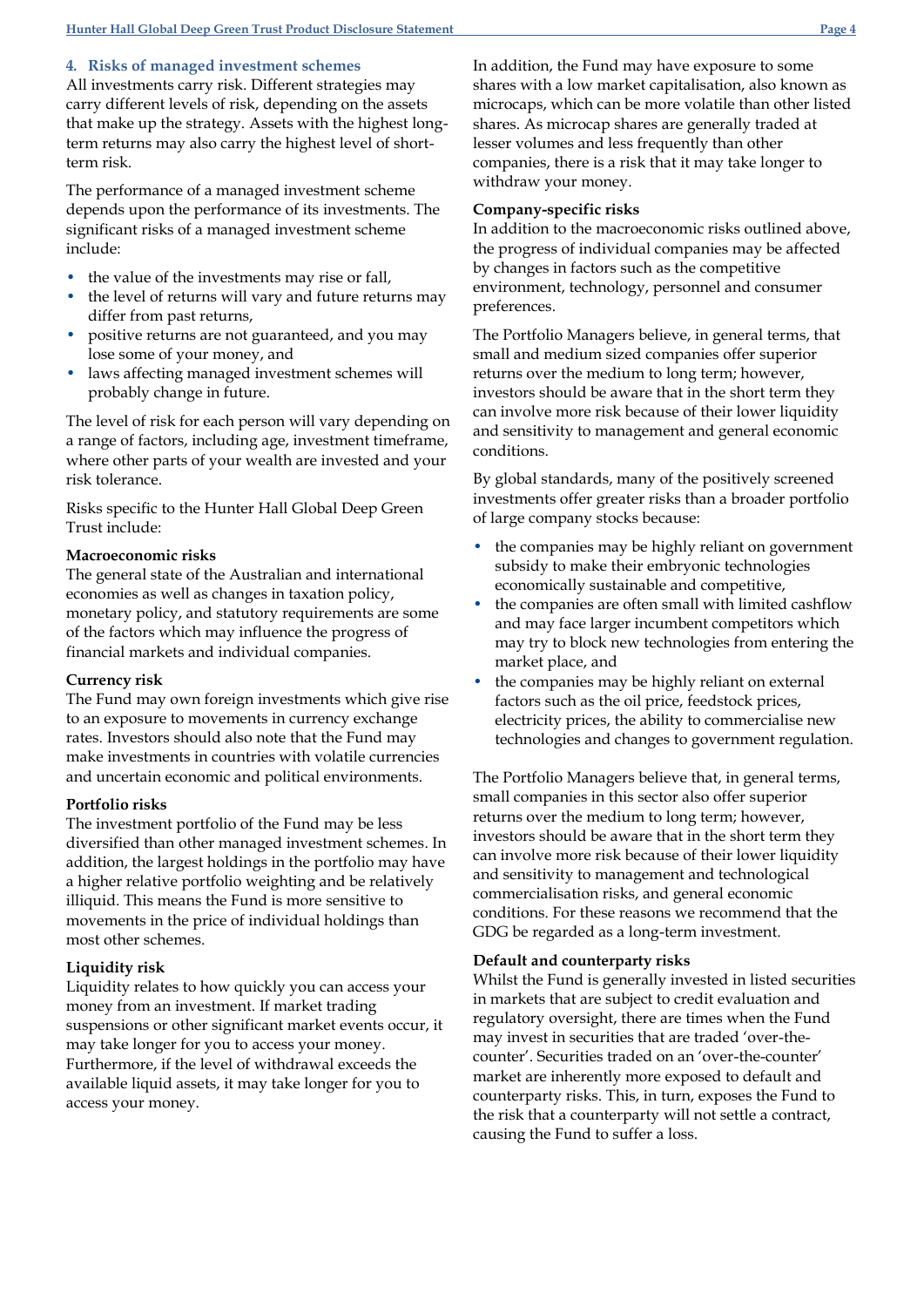## **5. How we invest your money**

Before making an investment, you should consider the likely investment return, the risk and your investment timeframe.

|                            | Hunter Hall Global Deep Green Trust                                                                |  |
|----------------------------|----------------------------------------------------------------------------------------------------|--|
| Description                | Established on 31 October 2007, the Hunter Hall Global Deep Green Trust (GDG) is invested in an    |  |
|                            | ethically screened global portfolio in enterprises which we consider make a positive impact on the |  |
|                            | wellbeing of humans, animals and the environment                                                   |  |
| Asset classes and          | Global Equities (includes Australia and New Zealand)                                               |  |
| strategic asset allocation |                                                                                                    |  |
| Investment return          | To outperform global stockmarkets, benchmarked by the MSCI World Total Return Index, Net           |  |
| objective                  | Dividends Reinvested, in Australian Dollars (MSCI World), over the long term without incurring     |  |
|                            | significant risk to capital                                                                        |  |
| Minimum investment         |                                                                                                    |  |
| timeframe                  | $5$ years $+$                                                                                      |  |
| Risk level                 | High                                                                                               |  |

# **Ethical Investment Policy**

Hunter Hall is committed to the concept of responsible investing and seeks to avoid investing in businesses that are, in its opinion, involved in activities that are harmful to people, animals or the environment.

Accordingly, the GDG only invests in companies that are deemed by Hunter Hall to contribute positively to environmental, humanitarian, social and sustainability issues. The GDG invests globally in activities such as:

- renewable energy from solar, wind, waves, geothermal, biomass, advances in battery, storage and transmission technologies and efficiency gains,
- technologies and products which reduce environmental damage such as hybrid automobile engines, water purification and desalination, waste management and advanced materials,
- medical services and devices, biotechnology, pharmaceuticals and veterinary care,
- education and communications,
- animal husbandry, aquaculture, fisheries, forestry and agriculture conducted in an environmentally sustainable and humane way, and
- activities and instruments involved in microfinance, water management, biodiversity credits, carbon credits, intellectual property related to DNA.

The GDG also complies with the negative screen applied to the other Hunter Hall Funds which seeks to avoid investment in companies that derive operating revenues from direct and material business involvement in:

- the manufacture or sale of weapons and weapon components,
- tobacco manufacture,
- gambling outlets or systems,
- intensive animal farming,
- animal testing for cosmetics,
- activities that give rise to human rights violations,
- unremediated destruction of the environment, and
- uranium mining and nuclear reactors.

**You should read the additional information about our 'Ethical Investment Policy' in section 5 of the Additional Information brochure before making a decision to invest in the Fund. The material relating to our Ethical Investment Policy may change between the time you read this PDS and the day when you sign the Application Form.**

In addition, the GDG applies the following exclusions:

- the nuclear power industry,
- biofuels that are produced in a way that contribute to an unsustainable reduction in biomass and biodiversity,
- any countries that support commercial whaling. Japan, Norway, Iceland, Denmark and South Korea kill substantial numbers of whales and dolphins. This whaling screen currently prohibits the GDG from investing in countries which account for approximately 11% of the MSCI World All Country Index on an aggregated basis,
- any country which is developing nuclear weapons or weapons of mass destruction which, in practice, currently includes North Korea and Iran, and
- any country where the systemic abuse of human rights occurs which, in practice, currently includes the Tibetan and Xinjiang regions of China, Eritrea, Equatorial Guinea, Iran, Libya, Myanmar, North Korea, Somalia, Sudan, Syria, Turkmenistan and Uzbekistan.

Labour standards are not systematically taken into account in the selection, retention or realisation of investments.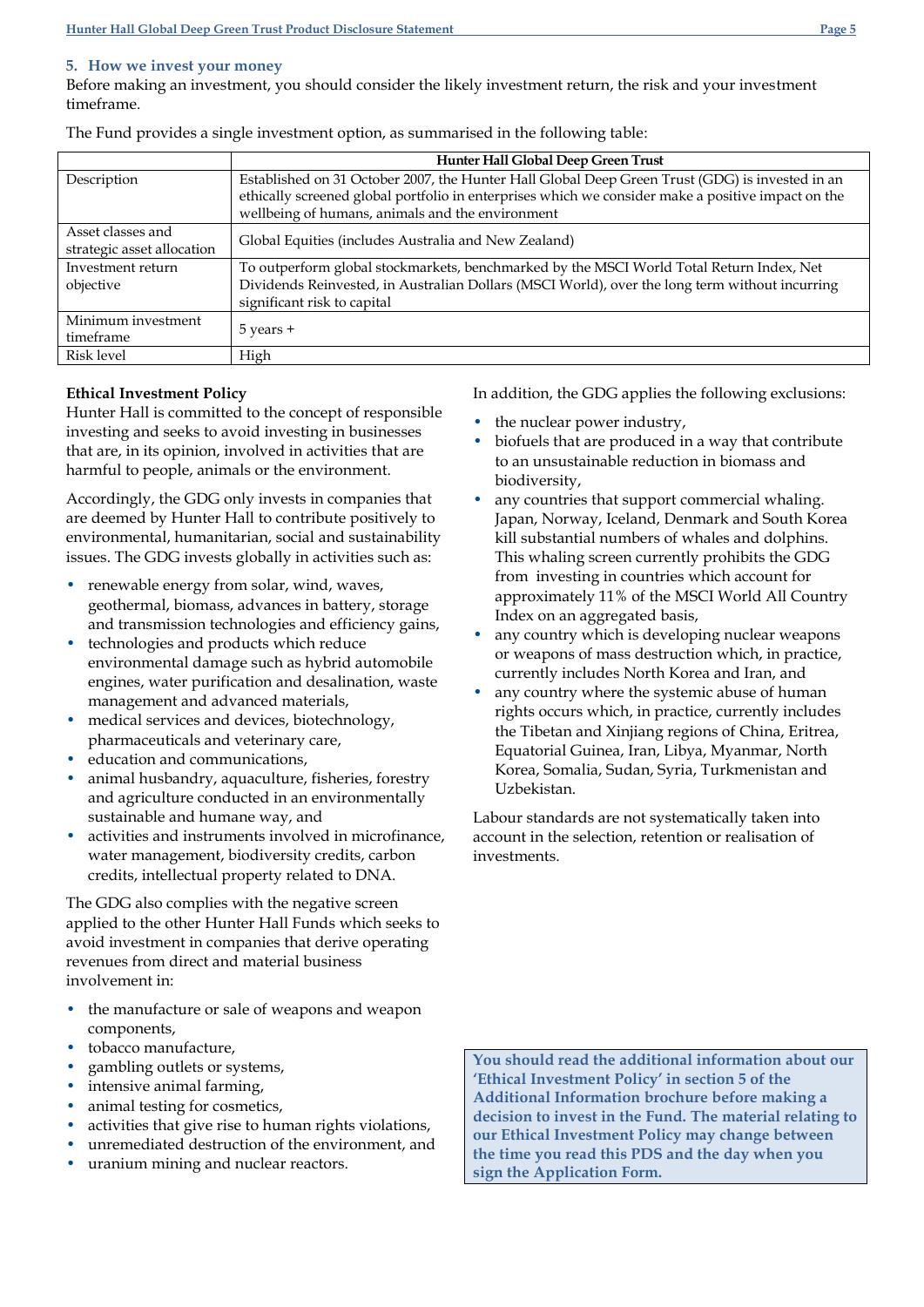# **6. Fees and costs**

# **DID YOU KNOW?**

**Small differences in both investment performance and fees and costs can have a substantial impact on your long term returns.**

**For example, total annual fees and costs of 2% of your account balance rather than 1% could reduce your final return by up to 20% over a 30 year period (for example, reduce it from \$100,000 to \$80,000).**

**You should consider whether features such as superior investment performance or the provision of better client service justify higher fees and costs. You may be able to negotiate to pay lower entry fees and management costs where applicable. Ask Hunter Hall or your financial advisor.**

## **TO FIND OUT MORE**

**If you would like to find out more, or see the impact of the fees based on your own circumstances, the Australian Securities and Investments Commission (ASIC) website [\(www.moneysmart.gov.au\)](http://www.moneysmart.gov.au/) has a managed funds calculator to help you check out different fee options and which can also be used to calculate the effect of fees and costs on account balances.**

This section shows fees and other costs that you may be charged. These fees and costs may be deducted from your investment, from the returns on your investment or from the Fund's assets as a whole. You should read all the information about fees and costs as it is important to understand their impact on your investment. You can also use this information to compare the fees and costs with those of other investment funds.

Fees and costs disclosed in this section are inclusive of the net effect of GST (i.e. inclusive of 10% GST, less any reduced input tax credits or (RITCs) available to the Fund).

### **Summary of Fees and Costs**

| <b>Type of Fee or Cost</b>                       | Amount |
|--------------------------------------------------|--------|
| Fees when your money moves in or out of the Fund |        |
| Establishment Fee                                | Nil    |
| Contribution Fee                                 | 5%1    |
| Withdrawal Fee                                   | Nil    |
| Termination Fee                                  | Nil    |

<sup>1</sup> The amount of this fee may be negotiated.

| Management Costs (the fees and costs for managing your investment) |                                                                                | Amount                          |
|--------------------------------------------------------------------|--------------------------------------------------------------------------------|---------------------------------|
| Management Fee                                                     | Paid to Hunter Hall for investing the assets of the Fund, represented as a     | $1.64\%$ pa                     |
|                                                                    | percentage of the total value of the Fund                                      |                                 |
| Reimbursable Expenses                                              | These are estimates of the out-of-pocket expenses that Hunter Hall is entitled | $0.40\%$ pa capped <sup>1</sup> |
|                                                                    | to recover from the Fund                                                       |                                 |
| Performance Fee                                                    | Paid to Hunter Hall each half-year when it outperforms the MSCI World Total    |                                 |
|                                                                    | Return Index, Net Dividends Reinvested, in Australian Dollars (MSCI World)     | 15.38% pa                       |

Estimate based on Hunter Hall's reimbursable expenses for the period to 1 July 2013, including administration fees, registry fees and custody fees.

## **Dollar example of fees and other costs**

This table gives an example of how the fees and costs for this product can affect your investment over a one year period. You can use this table to compare this product with other managed investment schemes.

| Example                                                                                                                      |                                              | Balance of \$50,000 with a contribution of \$5,000 during the year |
|------------------------------------------------------------------------------------------------------------------------------|----------------------------------------------|--------------------------------------------------------------------|
| Establishment Fee                                                                                                            | Nil                                          | Nil                                                                |
| <b>Contribution Fee</b>                                                                                                      | 5%1                                          | For every additional \$5,000 you put in, you will be charged       |
|                                                                                                                              |                                              | between \$0 and \$250                                              |
| Withdrawal Fee                                                                                                               | Nil                                          | Nil                                                                |
| <b>Termination Fee</b>                                                                                                       | Nil                                          | Nil                                                                |
| Management Fee                                                                                                               | 1.64% pa of total net assets                 | And, for every \$50,000 you have in the fund you will be charged   |
|                                                                                                                              |                                              | \$820 each year <sup>2</sup>                                       |
| Reimbursable Expenses                                                                                                        | $0.40\%$ <sup>3</sup> pa of total net assets | And, for every \$50,000 you have in the fund you will be charged   |
|                                                                                                                              |                                              | \$200 each year <sup>2</sup>                                       |
| If you had an investment of \$50,000 at the beginning of the year and you put in an additional \$5,000 during that year, you |                                              |                                                                    |
| would be charged fees from \$1,020 to \$1,2704                                                                               |                                              |                                                                    |

What it costs you will depend on the Fund you choose and the fees you negotiate with your Fund or financial advisor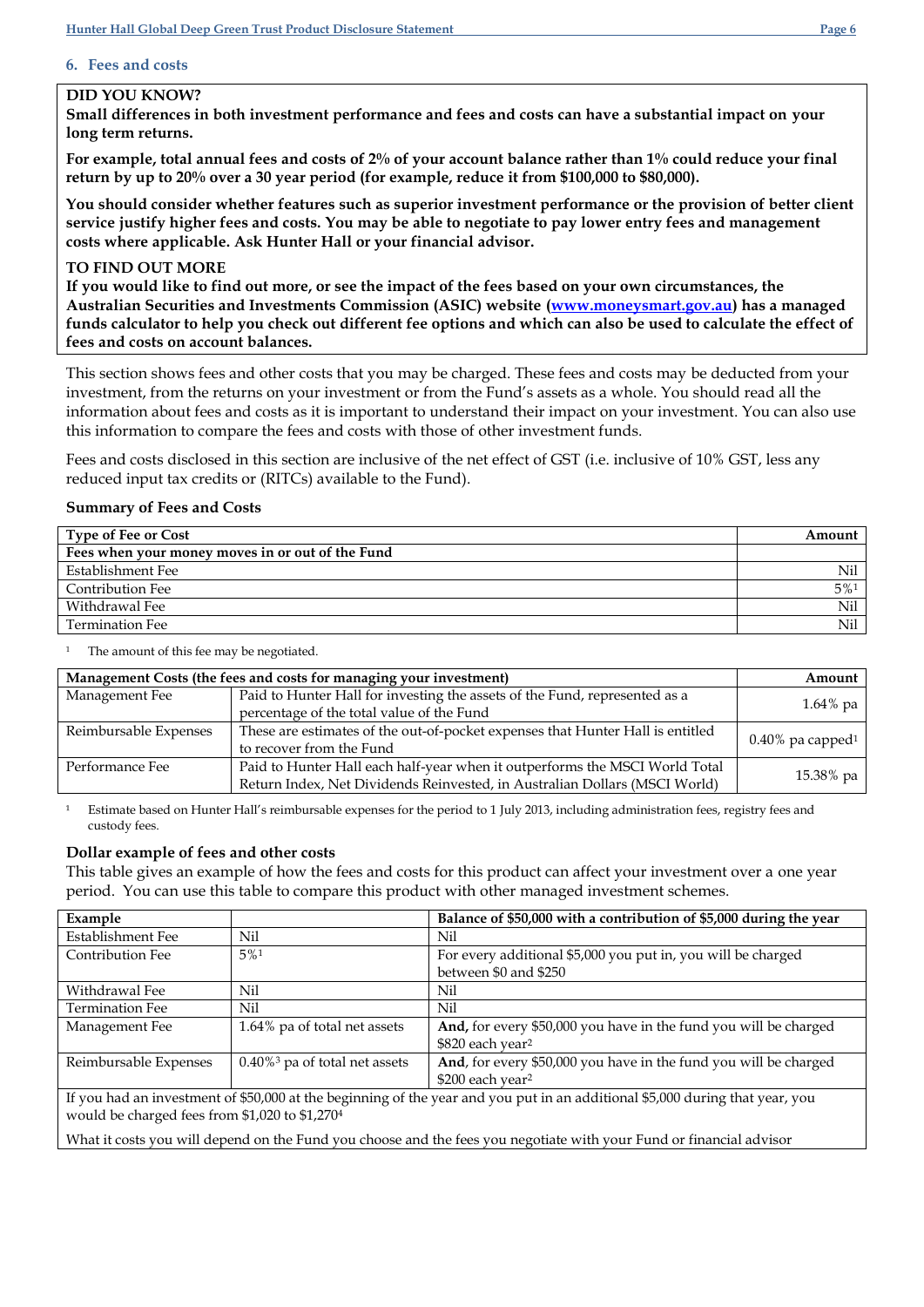In addition, you may incur the following fees:

| $\sim$<br>Performance Fee              | \$384.502,5 |
|----------------------------------------|-------------|
| <b>COL</b><br><b>Transaction Costs</b> | \$15.00     |
|                                        |             |

The amount of this fee may be negotiated.

<sup>2</sup> This cost does not include the management costs charged on the additional \$5,000 investment. This is on the assumption that the \$5,000 investment was made on the last business day of the year.

<sup>3</sup> Estimate based on Hunter Hall's reimbursable expenses for the period to 1 July 2013, including administration fees, registry fees and custody fees.

<sup>4</sup> Additional fees may apply. Please refer to the additional explanation of fees and costs in the Additional Information brochure. <sup>5</sup>Assumes that Hunter Hall outperforms the index by 5% (0.769% is equal to 15.38% of 5%). The performance fee is an estimate only and is not a forecast. The performance fee may be higher, lower or not payable at all.

**\_\_\_\_\_\_\_\_\_\_\_\_\_\_\_\_\_\_\_\_\_\_\_\_\_\_\_\_\_\_\_\_\_\_\_\_\_\_\_\_\_\_\_\_\_\_\_\_\_\_\_\_\_\_\_\_\_\_\_\_\_\_\_\_\_\_\_\_\_\_\_\_\_\_\_\_\_\_\_\_\_\_\_\_\_\_\_\_\_\_\_\_\_\_\_\_\_\_\_\_\_\_**

## **Contribution fee**

Under the Funds' Constitutions, Hunter Hall is entitled to a contribution fee of 5% (GST inclusive) of the value of your initial investment and any subsequent investments (other than automatic reinvestment of income, or switching between Funds).

Hunter Hall has elected to forgo its entitlement to the first 1% of this fee for the duration of this PDS.

For investors using a licensed broker or financial advisor (Advisor), Hunter Hall, acting as agent for the Advisor, will deduct up to 4% of the investment amount in accordance with the directions detailed on the Application Form Section 11 "Contribution Fee Direction Form". Any additional investments or amounts contributed under a regular savings plan will be processed in accordance with the Contribution Fee Direction Form, until Hunter Hall has been advised otherwise. A portion of the fee paid to your Advisor may be rebated to you in the form of additional units.

Investors who apply for units directly to Hunter Hall (i.e. without an Advisor) will also be charged a 4% contribution fee, however, Hunter Hall reserves the right to rebate up to 100% of the fee to you.

No contribution fee is payable on additional units issued as a result of the automatic reinvestment of income, or on switching between Funds.

Hunter Hall does not charge a termination fee or exit fee.

### **Reimbursable expenses**

These are estimates of the out-of-pocket expenses that Hunter Hall is entitled to recover from the Fund. Costs include direct costs such as administration costs, custody costs, audit fees and legal costs, and registry related costs such as printing confirmation statements and cheques. The figures in the above table are based on expenses for the year to 31 May 2013, as a percentage of the average net asset value of the Fund. These expenses are accrued daily and paid monthly from the Fund's assets.

## **Transaction costs**

The Application Price (Entry Price) and the Redemption Price (Exit Price) for units in the Fund are adjusted to reflect the transaction costs of converting your application monies into fund investments and cash, respectively. The difference between the Unit Value, Entry Price and Exit Price is known as the spread.

The transaction costs or spread for the Fund is  $+$ / $-$ 0.30%. This cost is an additional cost to the investor and is paid to the Fund.

### **Performance fee position**

As a result of underperformance over the last five years the Fund has developed a large negative performance fee accrual of \$0.4 million as at 31 May 2013. Note that the Fund will not accrue or charge any positive fee before it has made up all of the negative accrual.

### **Changes in fees**

With the exception of the reimbursable expenses and transaction costs all other fees are capped by the Fund's Constitution. An increase in the capped fees requires unitholder approval. However, we may decrease the capped fees without your consent. Reimbursable and transaction costs will vary in accordance with the costs incurred by the fund.

**You should read the additional information titled 'Fees and Costs' in section 6 of the Additional Information brochure before making a decision to invest in the Fund. The material relating to fees and costs may change between the time you read this PDS and the day when you sign the Application Form.**

**7. How managed investment schemes are taxed**  Investing in a registered managed investment scheme is likely to have tax consequences for the investor. Hunter Hall will generally not pay tax on behalf of investors. Rather, investors will be assessed directly for tax on any income and capital gains generated by the registered managed investment scheme, which may include capital gains, dividends and other income derived by the Fund. Tax may apply even if distributions are reinvested. With the exception of a tax year where there is no distribution, Hunter Hall will provide an annual tax statement to unitholders who have received distributions in December or June to assist them in completing their tax return.

Unitholders may also be taxed on any disposal of their units.

If a unitholder does not provide a tax file number or (if applicable) Australian Business Number, Hunter Hall may be required to deduct tax from distributions at the current rate of 46.5%.

Other taxes may impact the returns generated by the Fund, or distributions from the Fund. Prospective investors are strongly advised to seek their own professional tax advice on the tax consequences of investing in the Fund.